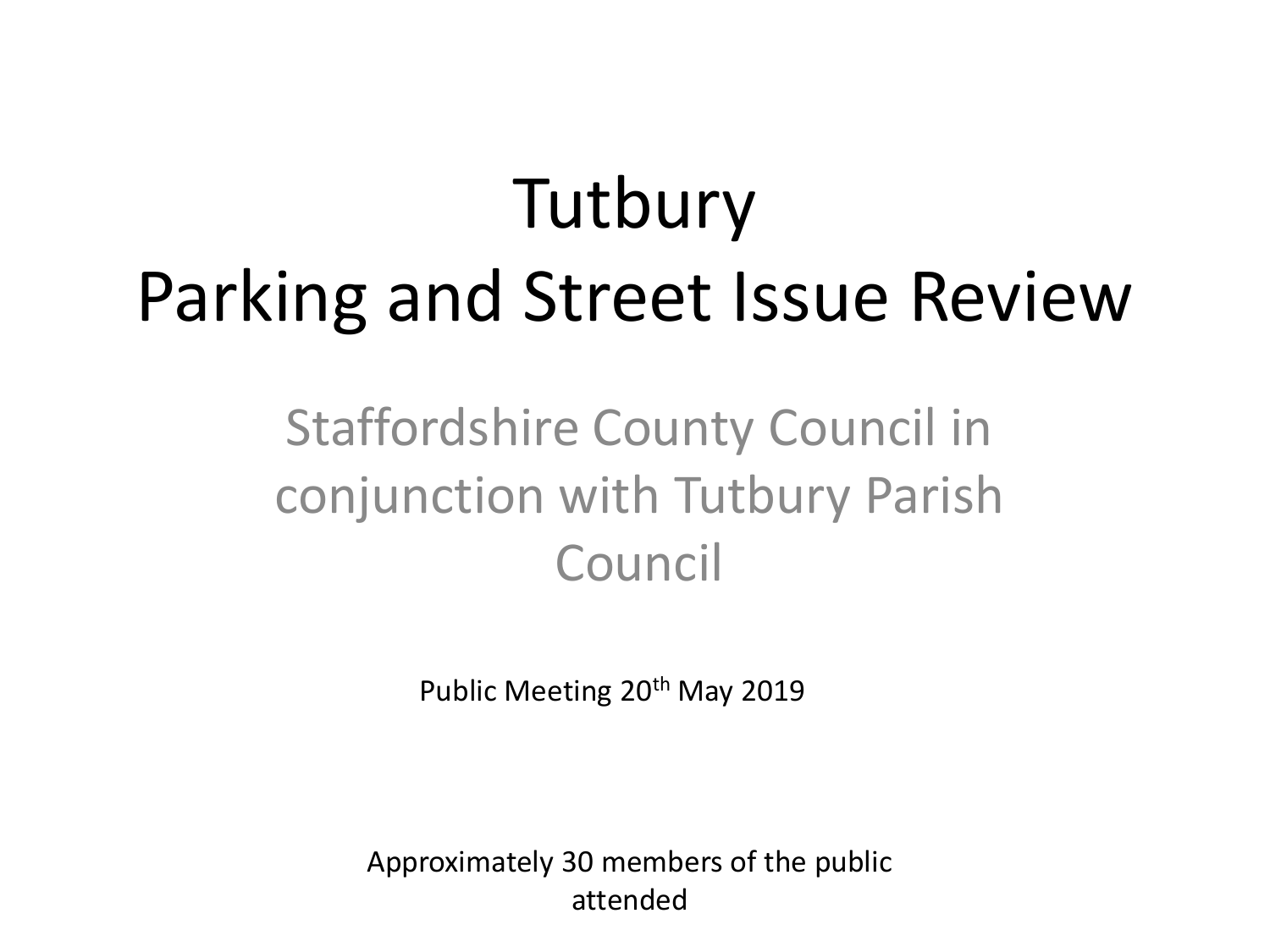# Background

- Lack of parking in Tutbury.
- Issues with residents being unable to park outside their own homes due to restrictions.
- Any changes to traffic regs / highways etc cost in excess of £4k to review therefore suggestion that a larger review should be carried out for cost effectiveness.
- Walk around and review of 'hot spots' with County Council Highways Officer and members of the Parish Council.
- County Council recommendations reviewed by Parish Council and comments made, proposals 5 & 6 resolved as accepted, no further debate.
- Public meeting to present the remaining / modified recommendations for comment. Parish Council to formulate a response to County Council to resolve to accept, or otherwise, the balance of proposals.
- Individual public views and comments should be forwarded to the County Council Highways Department.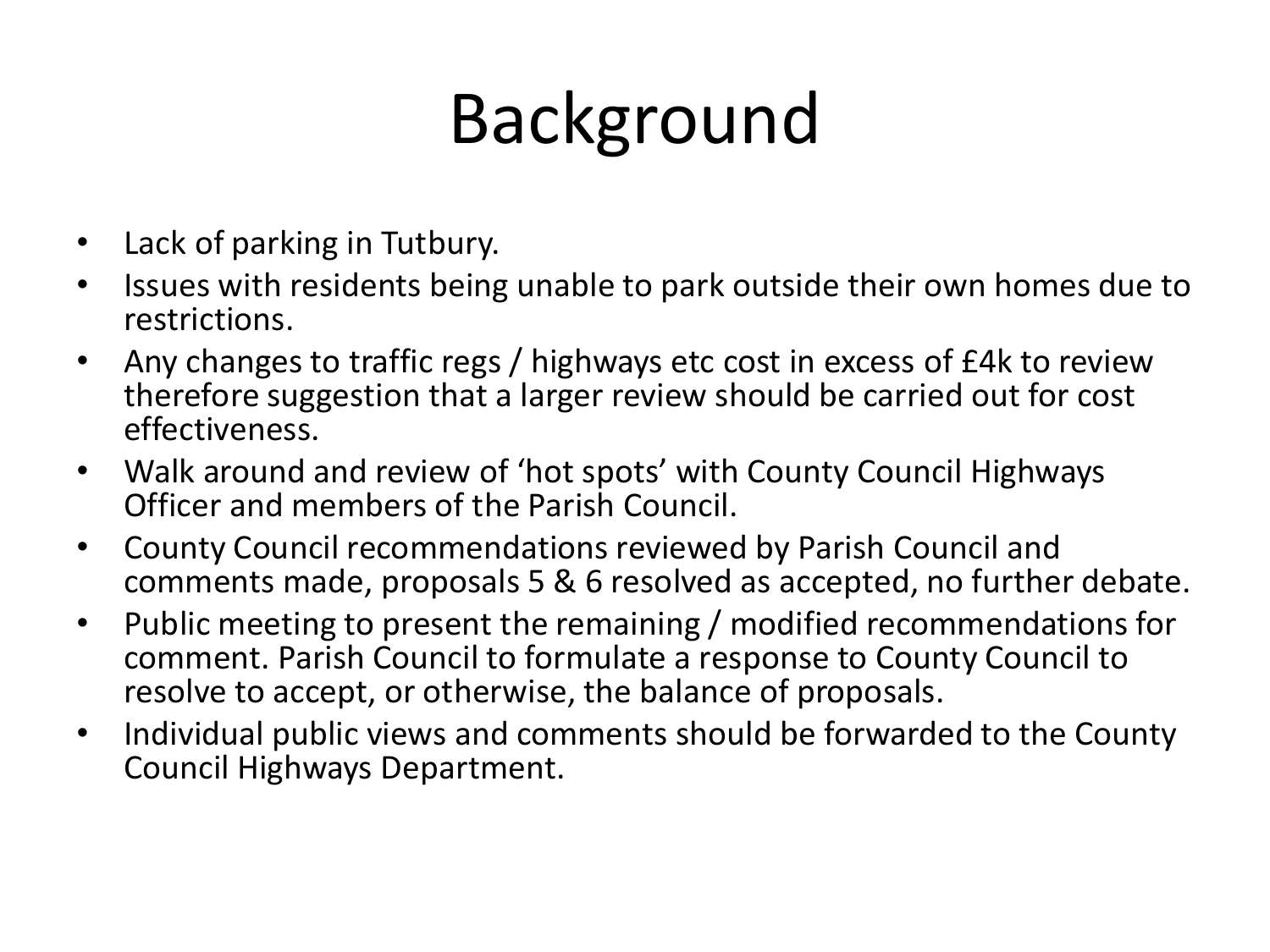## Proposal No.1 - Bridge Street





• Remove NWAAT from part of Bridge Street

#### Comments –

Parish Council:- requested moving to opposite side due to visibility up Bridge Street.

County Council:- on above suggestion, issue with bus pulling in and out of parked cars. Re-site bus stop outside parking bay.

If visibility is an issue then leave restrictions as they are, but currently propose to proceed.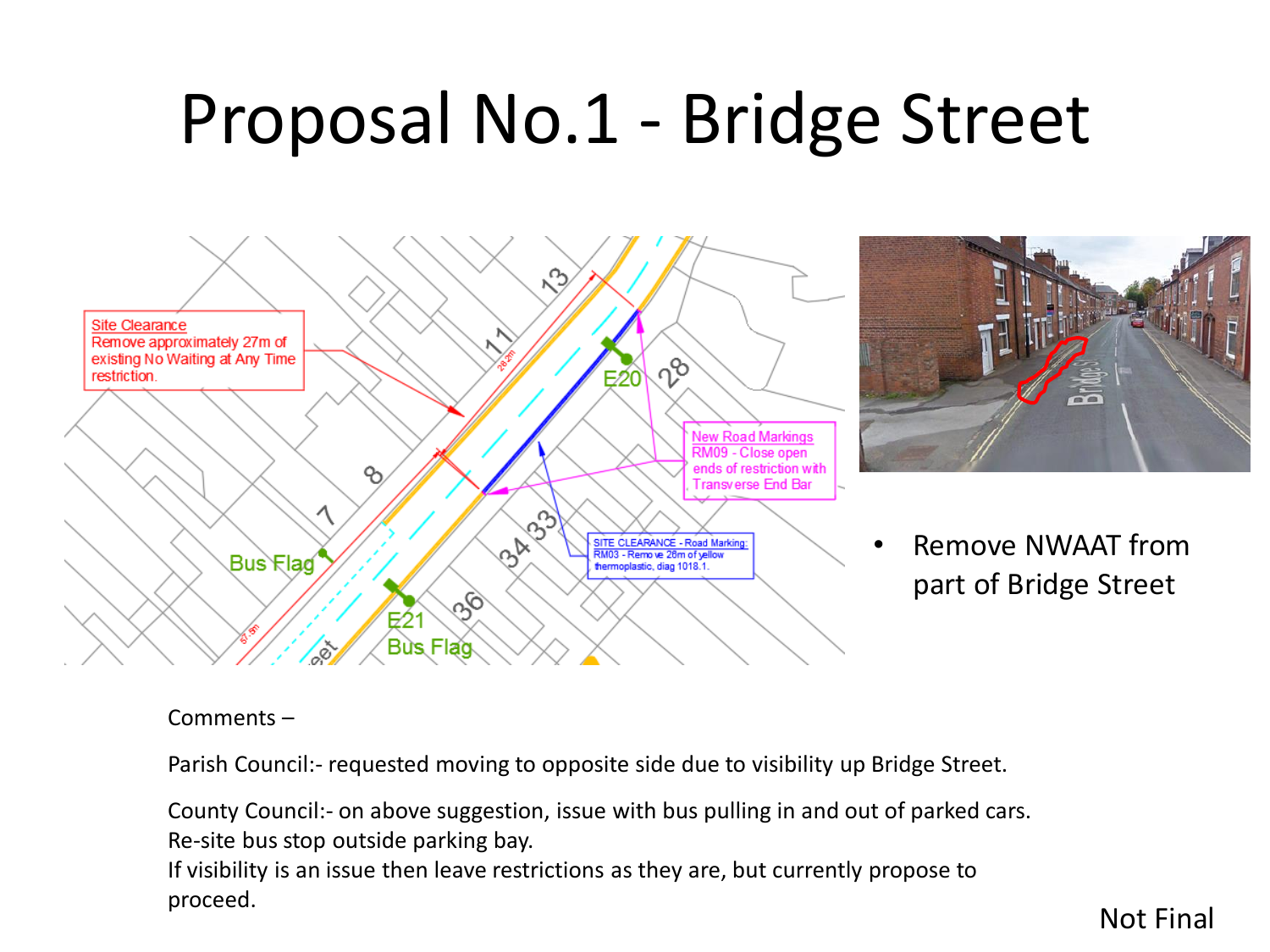# Bridge Street: Public Response

- No residents of Bridge Street attended. However one comment was received before the meeting. If lines were removed on the opposite side Nos 8-11, from the bus stop, this blocks access to a property using his access to get his motorbike out.
- If lines were removed om the proposed side outside properties 28 and up, vehicles will be in the middle of the road approaching the blind bend from Lower High Street. This was thoght to be dangerous.
- Concern was raised about parking near the blind bend causing the bus in the middle of road exiting Tutbury from Lower High St.
- Suggested narrowing of the pavement for part parking on the pavements with lines added to indicate parking was permitted. This would widen the road on the blind bend.
- The PCSO Lee Pardon advised that considerate parking should leave enough room for a double buggy to access the pavement. However, driving on a pavement is not legally permitted.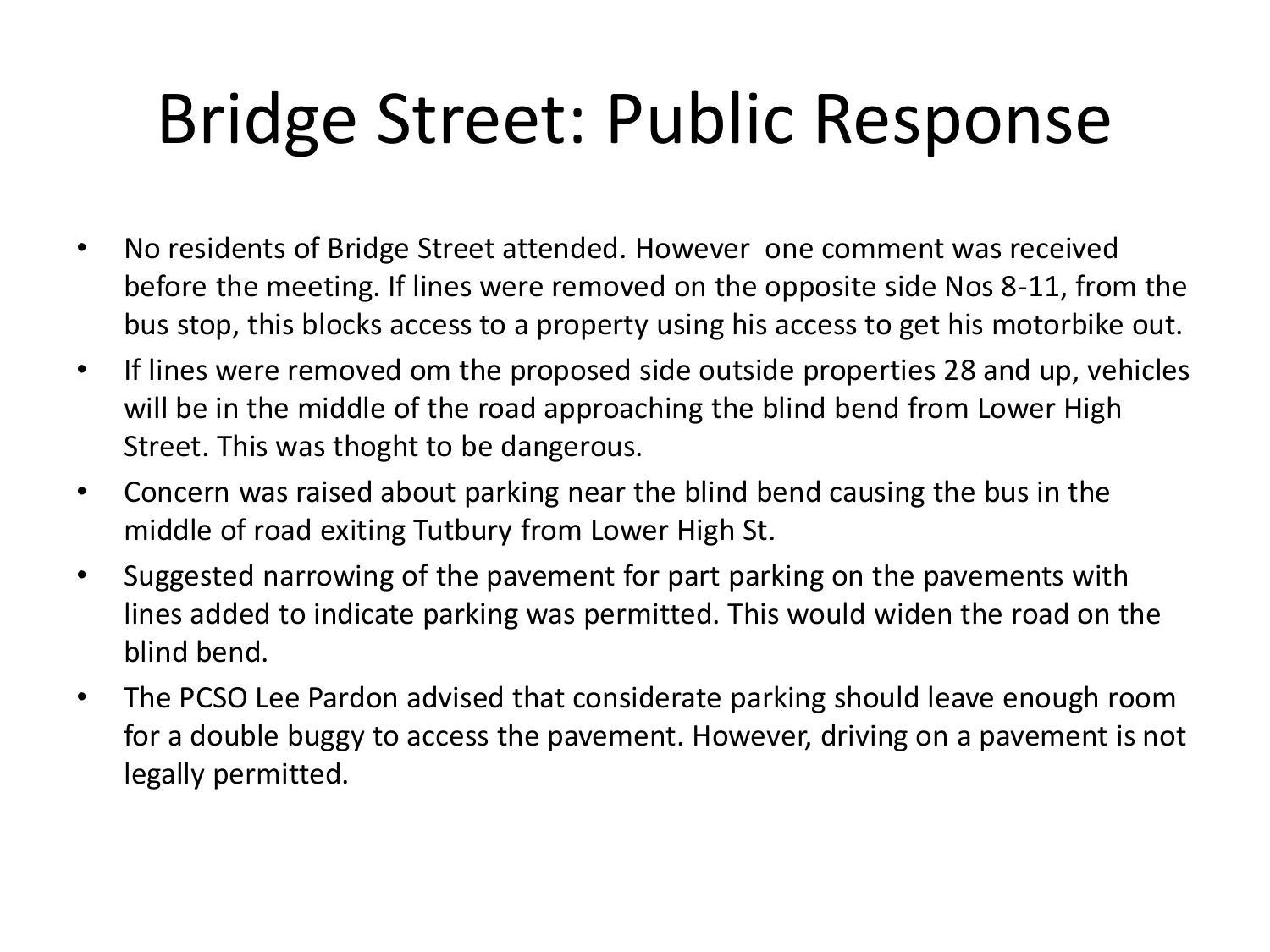#### Proposal No.2 - Lower Burton Street





Create parking bay outside Marigold Indian Restaurant

#### Comments –

- Alleviates vehicles parking on restrictions outside Crystal Court creating an issue with vehicles being parked on both sides of the road.
- Traffic restrictions outside Crystal Court need to be enforced, to be passed to appropriate enforcement team.
- Propose to Proceed.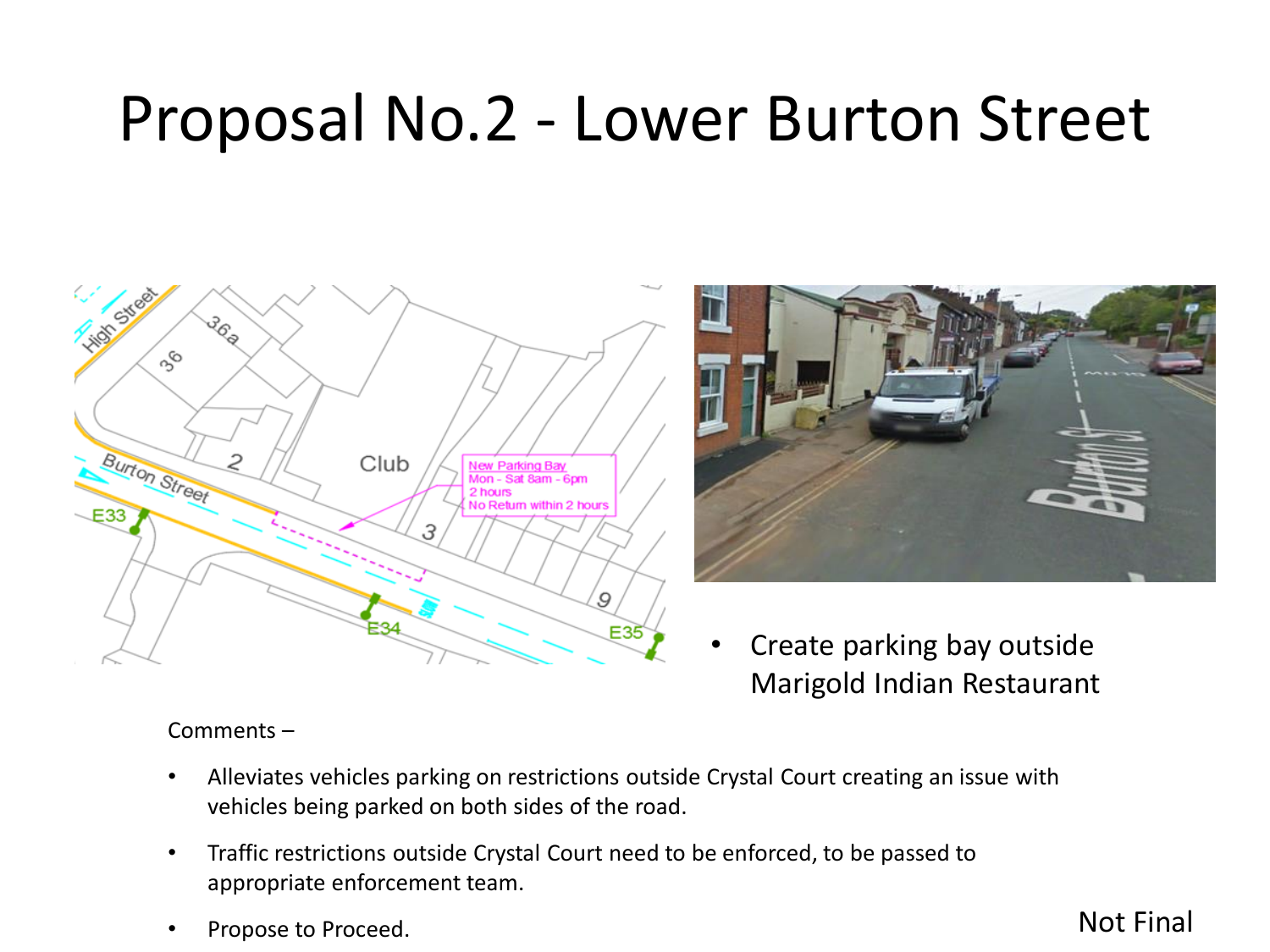## Lower Burton St: Public Response.

- Problems reported from residents are parking on the restrictions outside Crystal Court. This has made it dangerous for buses, children walking to school and residents exiting their driveways. It was thought that these are residents and customers to the new Indian restaurant in the evening from 5pm, when the problem is worse.
- Residents requested for the yellow lines to be removed and there were no restrictions from a 2 hour bay, then residents could park there. This would alleviate the problems of parking on both sides of the road.
- Enforcement of the repeat offenders parking on the yellow lines is required.
- The PCSO confirmed the County Council are the enforcement officers not the police, and complaints should be directed to them. However, the police can enforce if parking if causing an unnecessary obstruction.
- Residents requested that the yellow lines are extended up to the bus stop on the Crystal Court side.
- A question was raised if there were any parking restrictions to the licence when it was granted to the Marigold. Borough Cllr S Gaskin believed not, but would confirm this.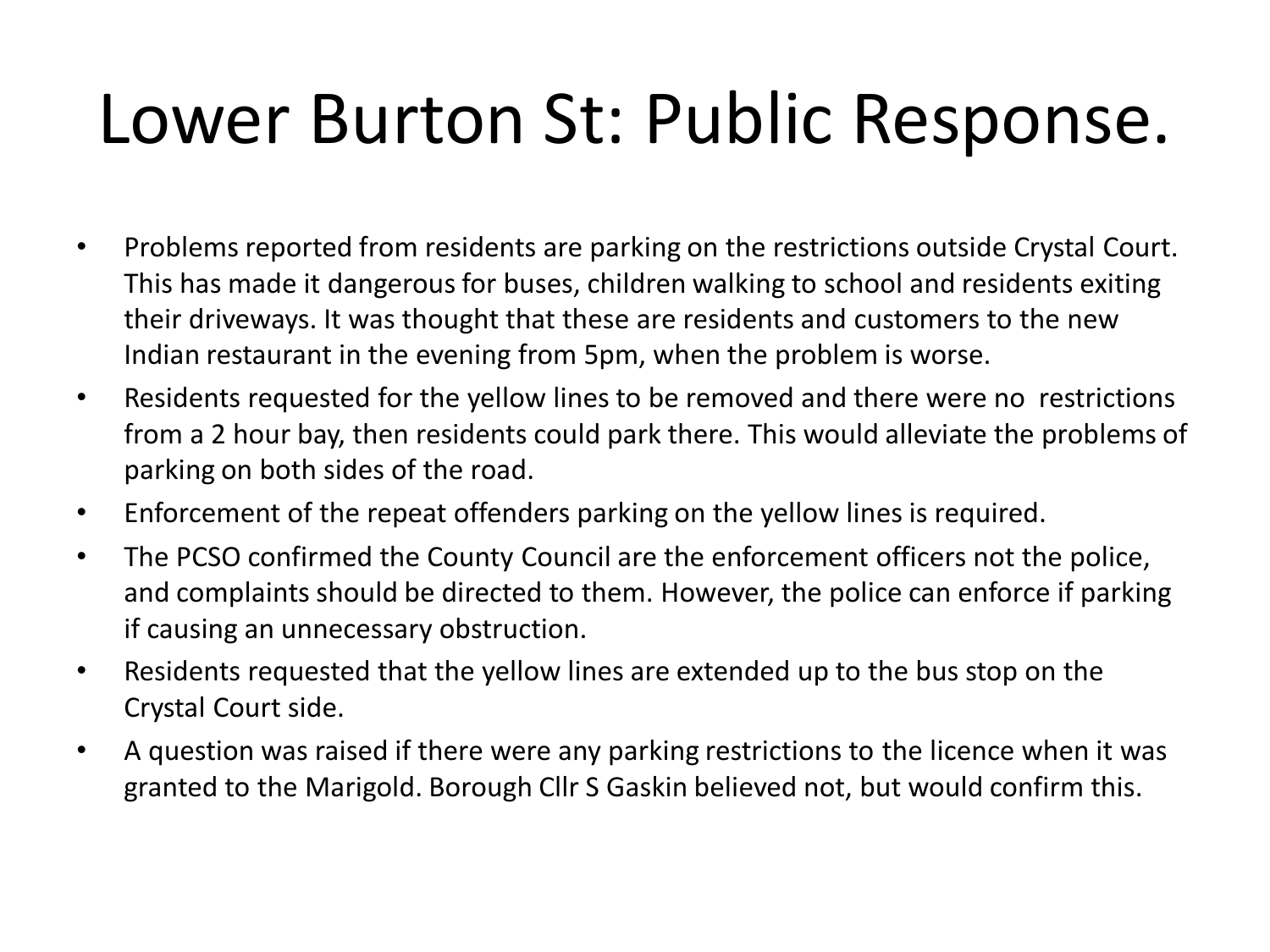### Proposal No.3 - Monk Street





- Extend NWAAT outside doctors surgery up to disabled parking bay.
- Remove NWAAT on opposite side alongside car park.

#### Comments –

Parish Council:- would prevent elderly and infirm patients parking close to the Surgery. Rejected

County Council:- Accept Parish Council view, propose not to proceed on proposal for top end.

• However removal of restrictions at lower end of Monk Street is to proceed.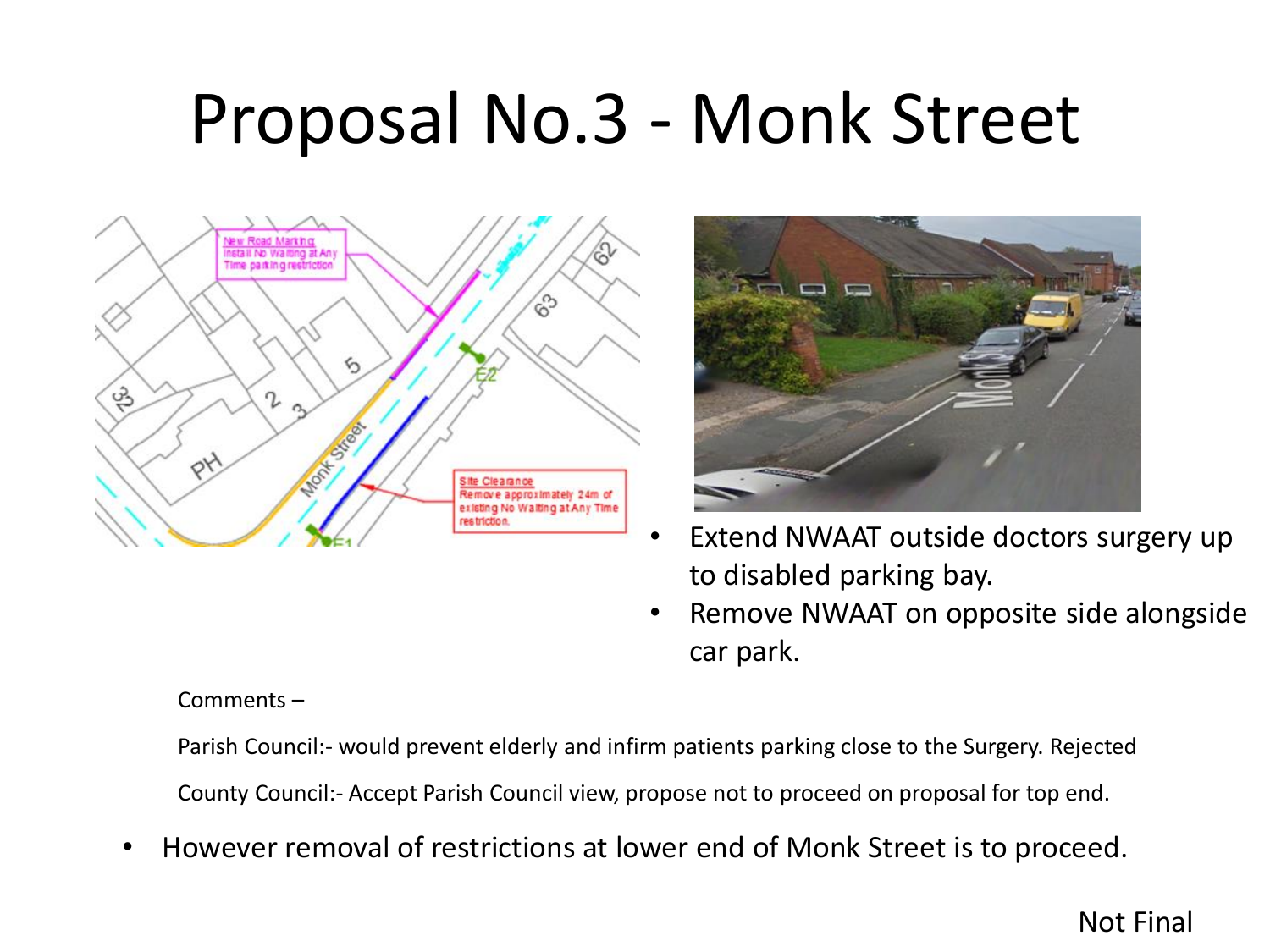# Monk Street: Public Response

- Residents clarified that parking outside their houses in the Lower end of Monk Street was not a problem but the 2 hour restrictions were.
- Residents of numbers 33 and 34 cannot exit their access lane safely when cars are parked at the end near the vets and have requested no parking in that area to make this safer.
- Residents were happy that the 2 hour restrictions would be lifter at the Lower end of Monk Street.
- Residents did not want the restrictions altering outside of the doctors and removing restrictions on the opposite side of the road near the car park.
- A resident has sent in a comment into the clerk for more restrictions outside of the old schoolhouse, opposite the disabled parking bays, due to people parking on both sides of the road and on the pavement there.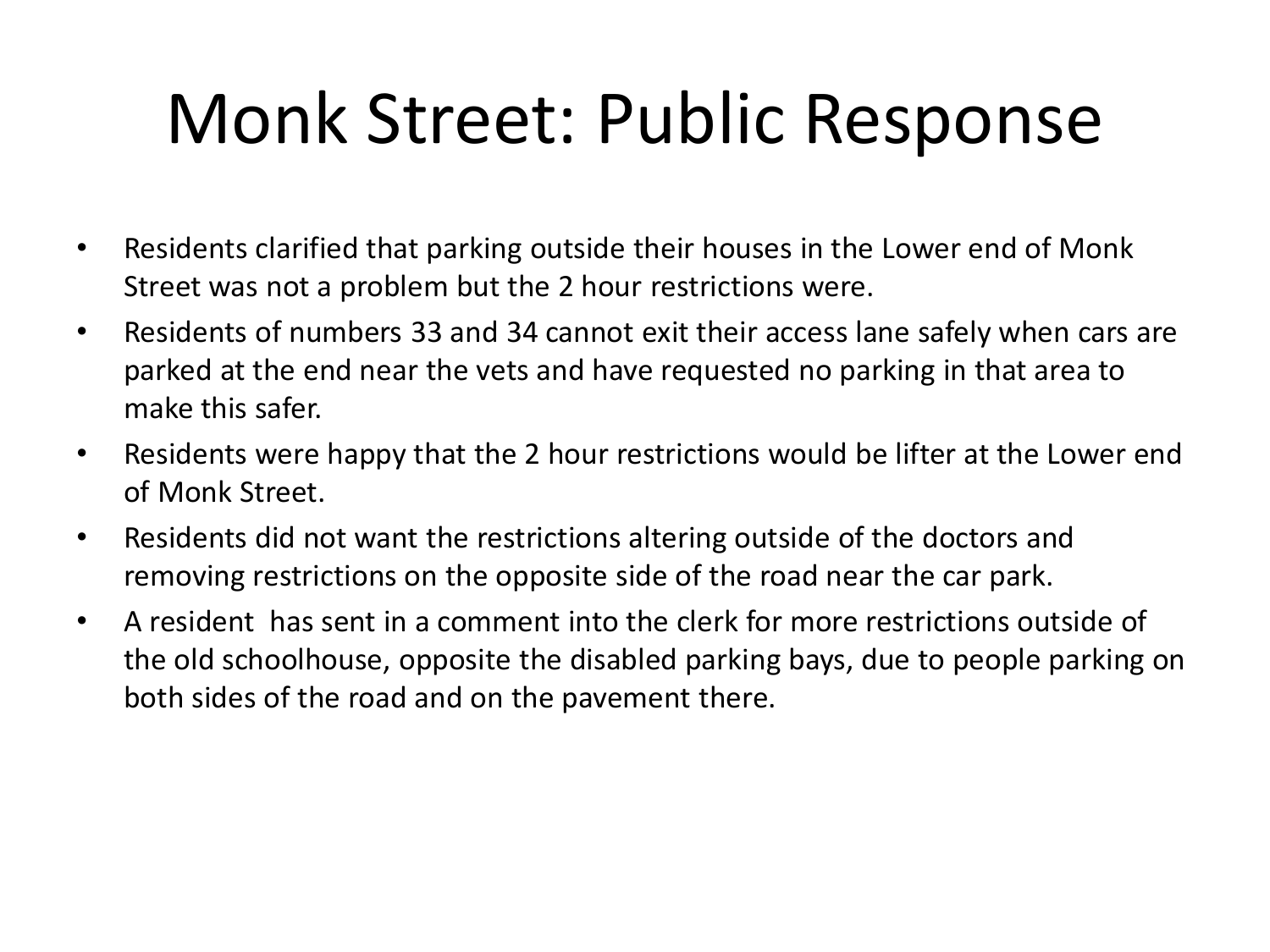### Proposal No.5 - Wakefield Avenue





• Implementation of NWAAT restrictions around the corner of Wakefield Avenue due to issues with bus route.

#### Comments –

Parish Council accepted restriction around corner outside 61 /63 only.

County Council suggested normal practice is to restrict whole junction.

Proposal that no restrictions implemented.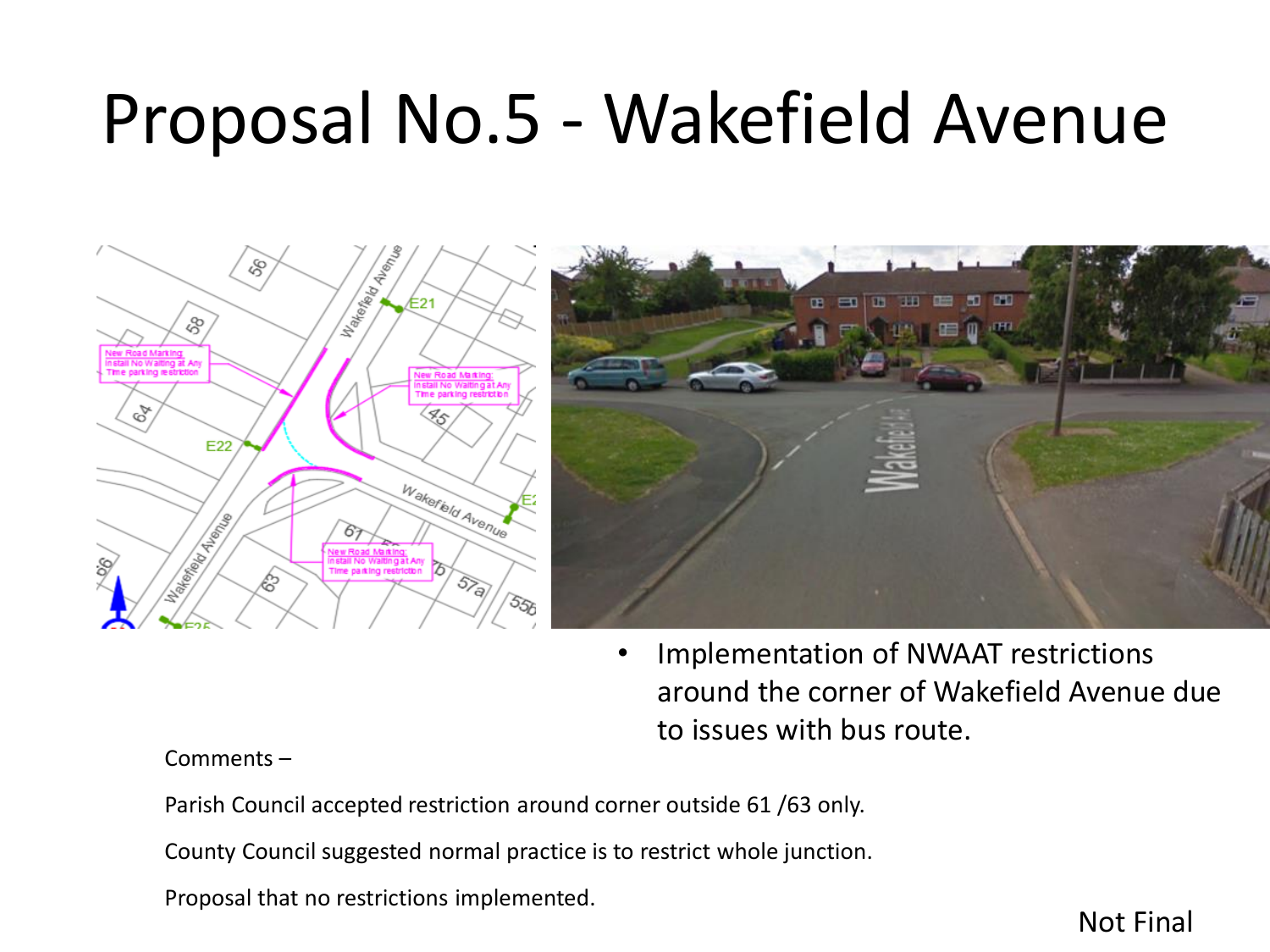## Wakefield Avenue: Public Response

• No comments were received from the public on this proposal.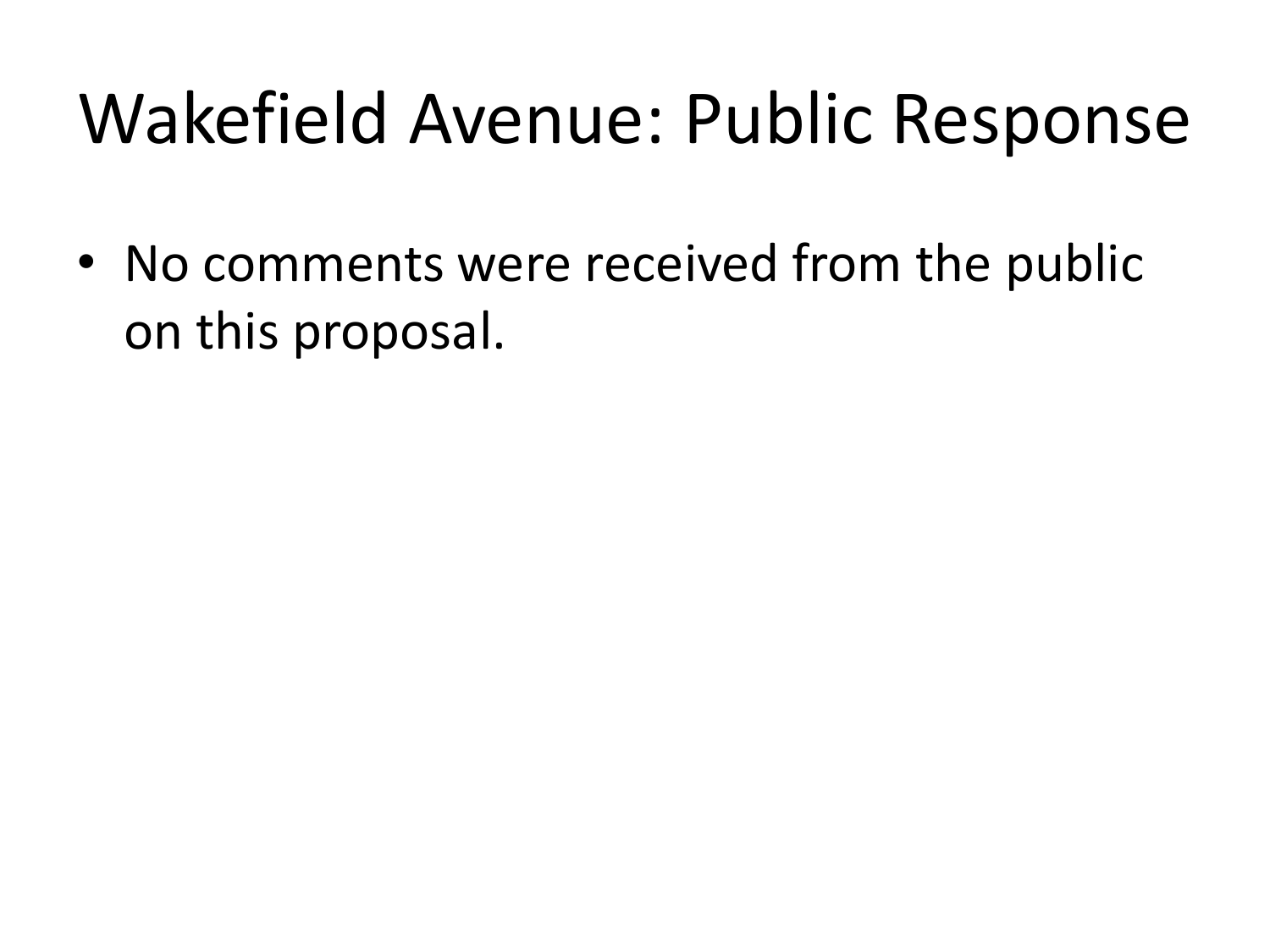### Proposal No. 5 & 6 - Upper Burton Street

5 **fuminated** road hump and distance to road humo  $7^{37}a$ **Byton Street DOVEVIEW Bunton Sheet** New Traffic Calming<br>Install new road hump road markings  $\mathcal{S}_{\alpha}$ E 44



#### Comments –

- Introduction of traffic calming humps, in two locations, above and below Richard Wakefield School Entrance.
- Parish Council has resolved that these proposals go ahead / are approved.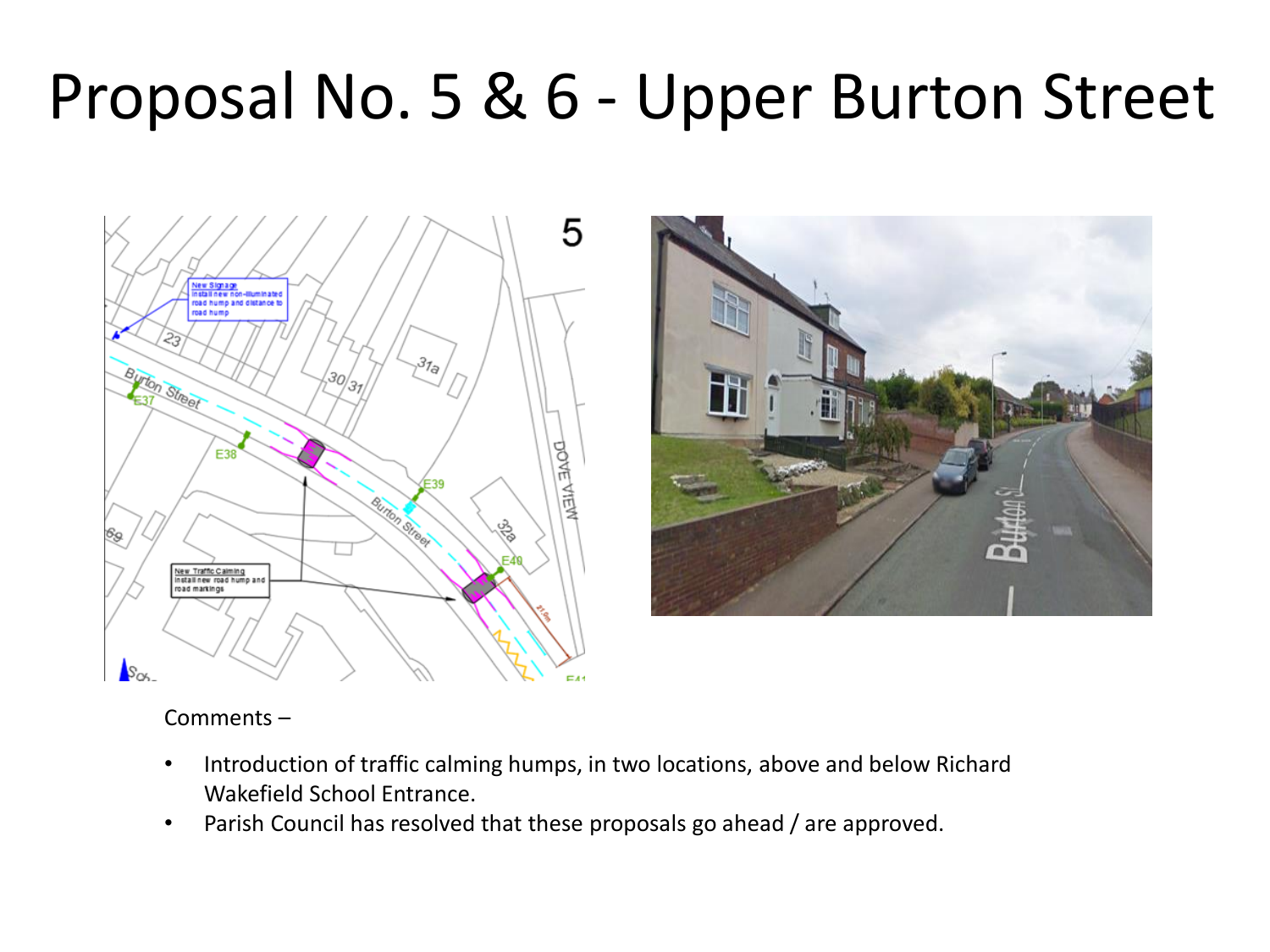## Upper Burton St: Public Response

- Residents were concerned about the speed on this road.
- Resident at number 30 had no objection to the speed cushions, if the position was moved up the road closer to the wall.
- Residents requested additional speed cushions further down the road as well.
- Resident requested the wider speed ramps, that required you to drive on along and then off to be installed, similar to Barton. These were thought to be more effective.
- Residents requested that the speed limit should be reduced to 20 in this area.
- Residents asked why a Traffic Speed indicator would not be installed instead of speed cushions and suggested that Tutbury should have one. These were thought to be effective.
- One comment received prior to the meeting had concerns about the installation of the speed cushions being ineffective.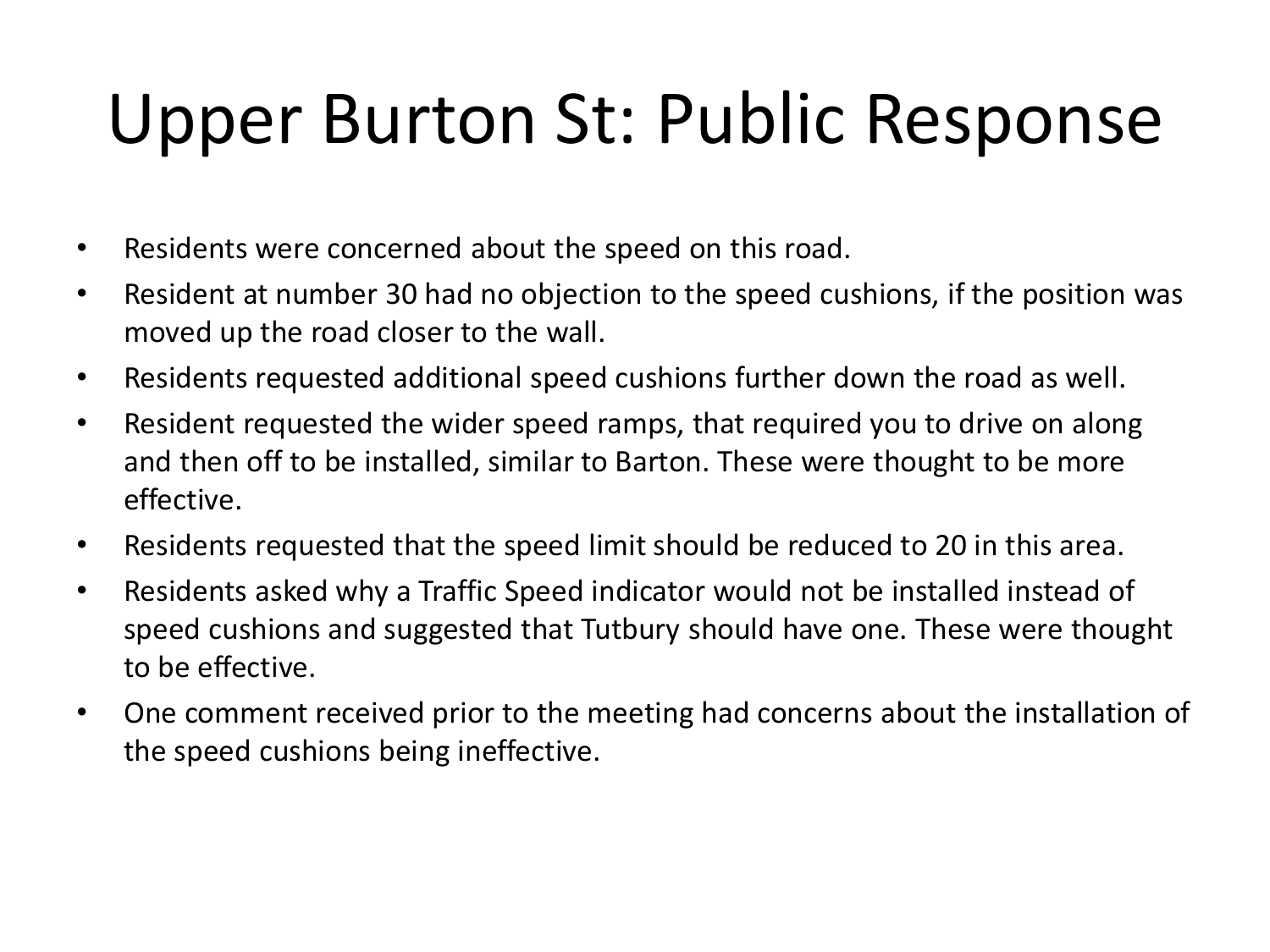### Proposal No. 5 & 6 - Upper Burton Street Continued.



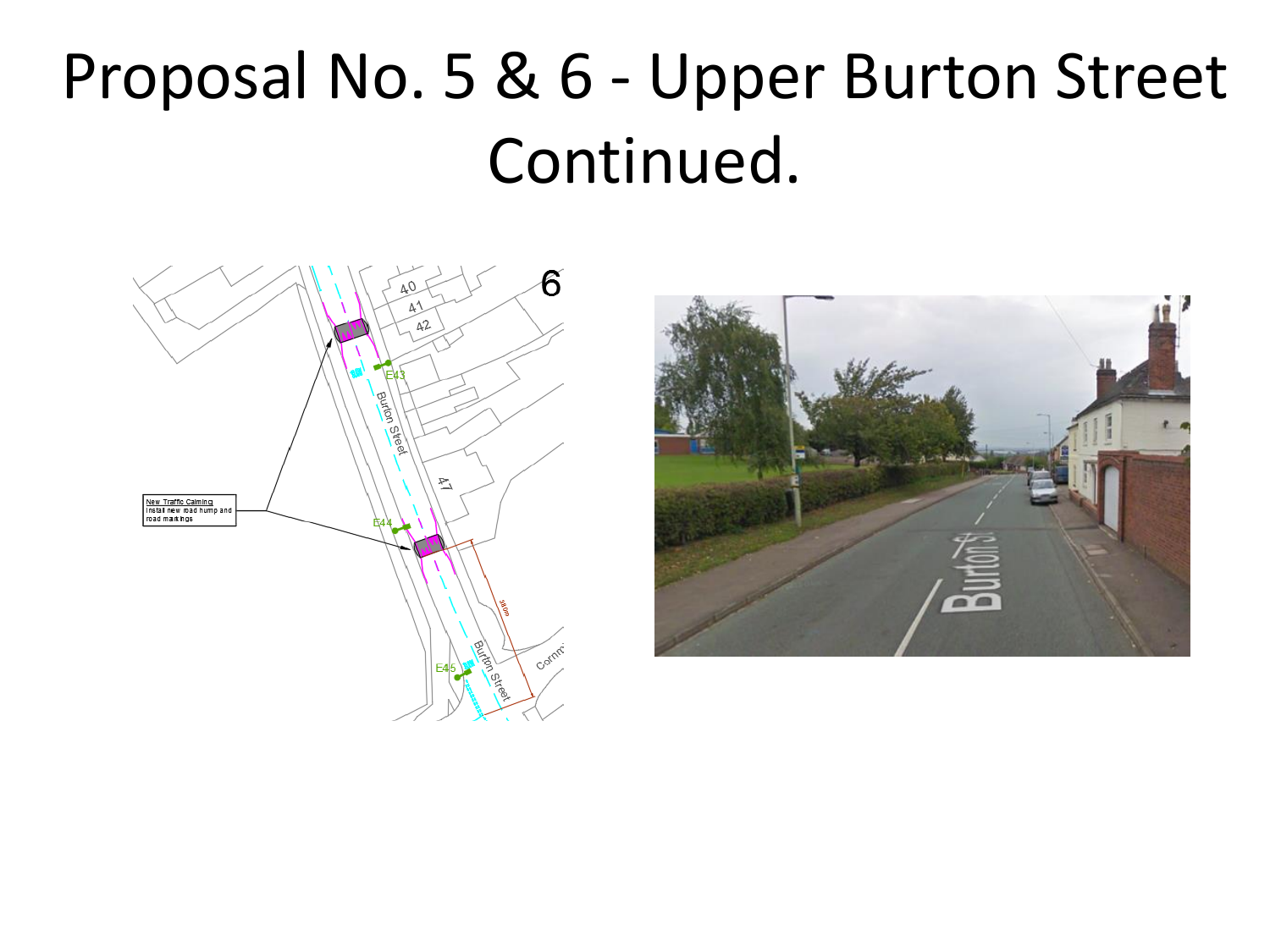# Speeding: Public response:

#### • Monk Street

– Speeding at around 5pm is a problem Staffs county council deem this road as safe until an accident is reported.

#### • Park Lane

– PCSO has carried out laser gun checks. Some days were worse than others. Parking does slow traffic down. To carry out the laser speed checks there has to be enough distance between obstacles for a clear recording. Enforcement has been carried out.

#### • Speed limit on A511

– Residents requested the speed limit entering the village from Burton could be reviewed again.

#### • High/Burton Street Mini Roundabout

– Lines repainting could have reduced the risk of an accident. Concern was raised about a raised roundabout.

#### • Traffic Speed Indicator Signs

– Residents requested this calming measure is imsta;;ed in Tutbury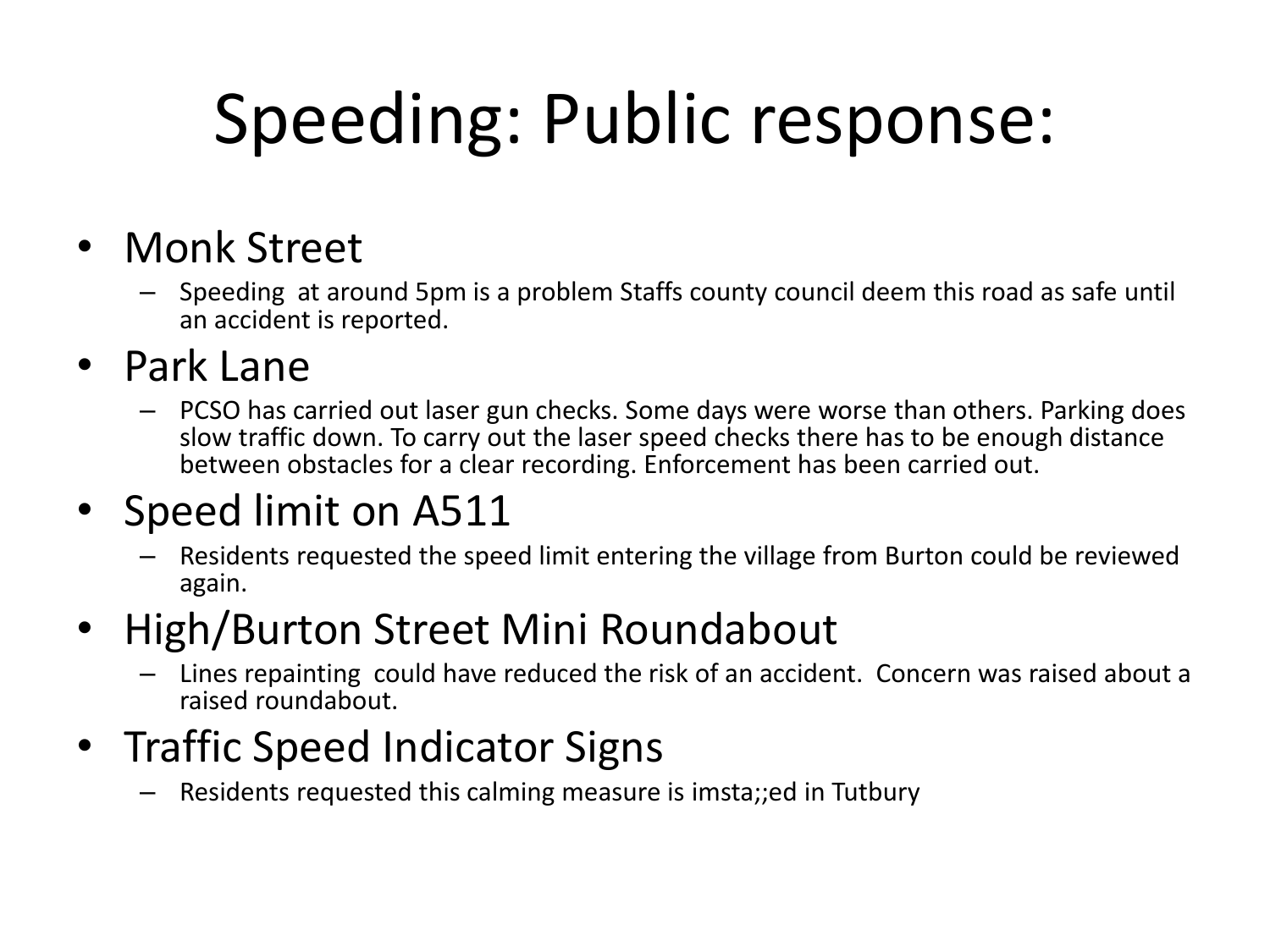# Other Concerns: Public response

#### • **Cornmill Lane**

- Parking on a blind bend and the increase in traffic in this area is a concern, especially near the scout hut/pre school building.
- Why has parking near the bank not been considered?

#### • **Green Lane**

– Why wasn't this widened before the houses were built? Increase in traffic in speed is a concern.

#### • **Ludgate Street**

- Heavy vehicles mount the kerb opposite the pubs due to parking on yellow lines. There are services under the pavement that needs protecting.
- Residents struggle accessing this road from the roundabout due to parking.

#### • **Highways work**

- Residents are not happy with the condition of the roads and feel that AMEY are not maintaining and repairing the roads satisfactorily
- **What is the long term plan for parking?**
- **When will these changes be done?**
	- The parish council and County council are keen for implementation ASAP.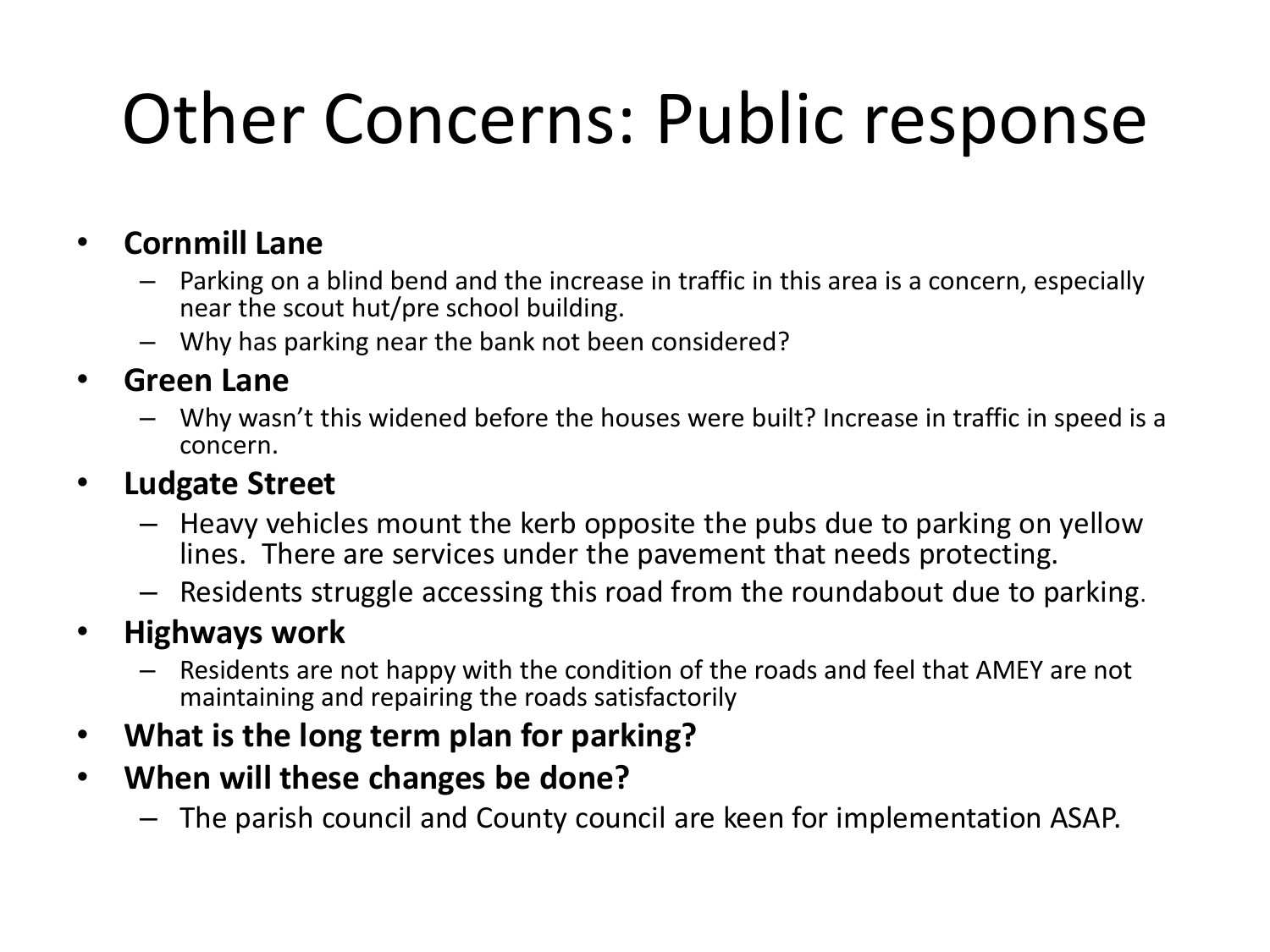## What Now

Following the public meeting the Parish Council can meet again and confirm a formal response back to the county council based on the public feedback for proposals 1 - 4. This will then be formally approved and Andrew will consider the comments before progressing the final scheme further.

The county council have not yet formally entered into the public consultation period.

The comments tonight can be presented to the County Council before the finalisation of the scheme and the formal consultation.

Following our own public consultation, all residents in the streets with proposed changes will be written to with an invite for them to comment before the final design and scheme is carried forward. Once the final scheme is approved by Richard Rayson and Philip White this scheme will be presented to the police, public and other agencies involved, and the formal public consultation will commence.

E-mail the Clerk – [clerk@tutbury.staffslc.gov.uk](mailto:clerk@tutbury.staffslc.gov.uk)